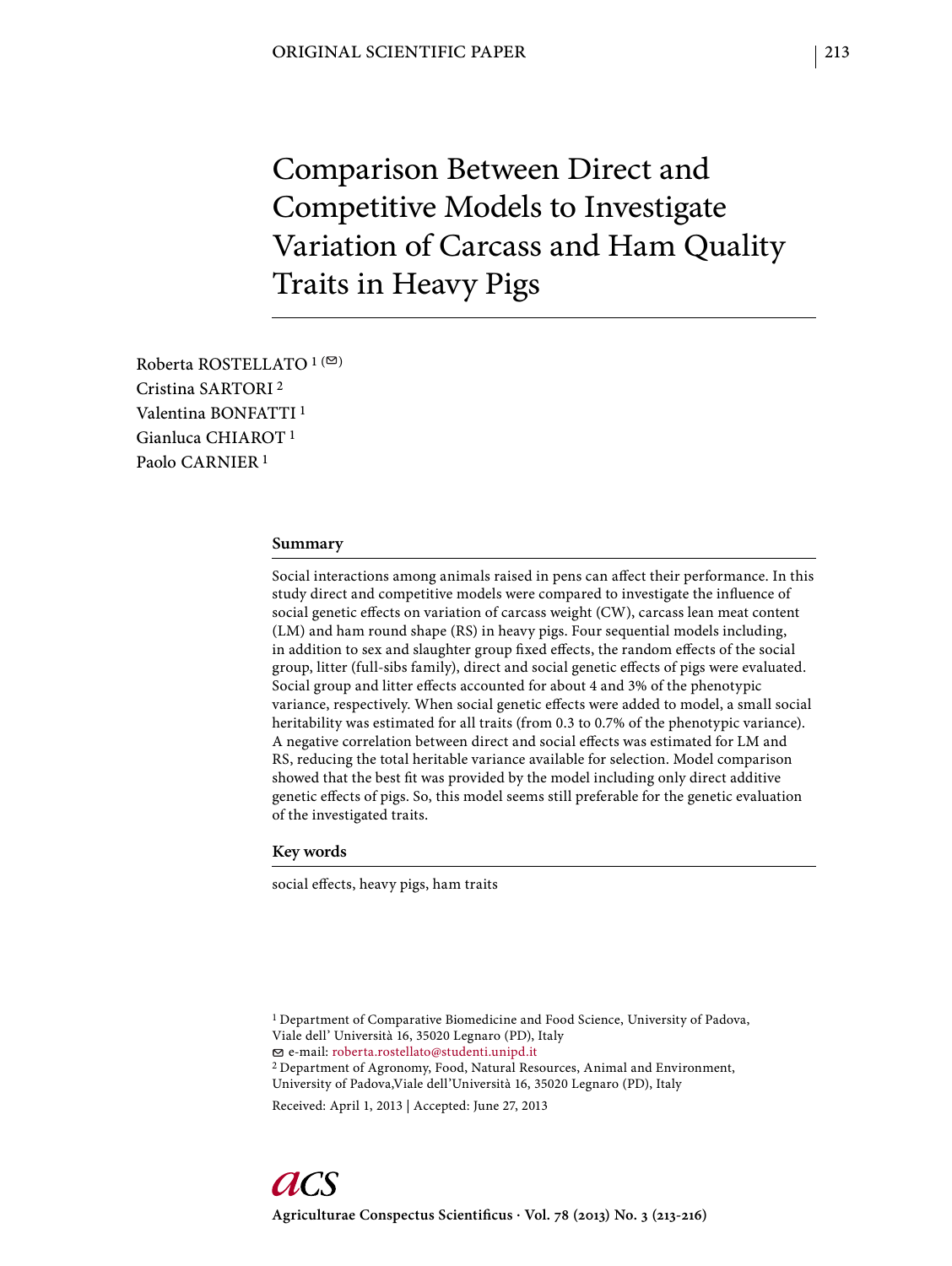### **Aim**

Performance of animals raised in groups may be affected by social interactions. The influence of the individual genotype of an animal on the phenotype of its group mates is called social genetic effect (defined also as heritable social effect, associative effect, competitive effect, indirect genetic effect) (Griffing, 1967; Muir, 2005; Bijma et al., 2007a). If present, heritable social effects may increase the total heritable variance  $(T^2;$  Bergsma et al., 2008) and affect the response to selection (Bijma et al., 2007a; Bijma et al., 2007b). In contrast with classical animal models, competitive models (Arango et al., 2005) incorporate both direct genetic effect (the influence of the individual genotype on the individual phenotype) and social genetic effects. Mixed models incorporating heritable social effects have been applied in light pigs to estimate the influence of social genetic effects on average daily gain (Arango et al., 2005; Chen et al., 2008; Chen et al., 2009; Bowman et al., 2010), backfat and muscle depth (Bergsma et al., 2008; Hsu et al., 2010) and androstenone fat content (Duijvesteijn et al., 2012).

The aim of this study was to compare direct and competitive models to investigate the contribution of social genetic effects on variation of carcass weight, carcass lean meat content and ham round shape in Italian heavy pigs (in contrast to light pigs they are slaughtered at about 160 kg and fed in restricted conditions).

### **Material and methods**

Phenotypic records used in this study were from crossbred Goland heavy pigs. Animals were housed in different physical pens containing from 4 to 7 pigs. Average pen size was  $6.1 \pm 0.8$ and the within-pen average additive relationship was 0.1. Animals were slaughter at  $277 \pm 3$  days of age and average body weight of  $169.7 \pm 13.9$  kg. Carcass weight (CW) was recorded and carcass lean meat content (LM) was estimated on the basis of backfat fat o'meter measures. A linear scoring system was used by trained experts to attribute a score ranging for 0 (flat thigh) to 4 (marked round shape) for round shape of thighs. Records for all traits were analyzed using the following direct (model 1, 2 and 3) and competitive (model 4) models:

Model 1: **y = Xb + Za + e** Model 2: **y = Xb + Za+ Wg + e** Model 3: **y = Xb + Za+ Wg + Vl + e** Model 4:  $y = Xb + Z_Da_D + Z_Sa_S + Wg + Vl + e$ 

where **y** is the vector of observations; **b** is a vector of fixed effects (sex and slaughter group) with incidence matrix **X**; a  $(a<sub>D</sub>)$  is a vector of direct additive genetic effect with incidence matrix  $\mathbf{Z}(\mathbf{Z}_D)$ ;  $\mathbf{a}_S$  is a vector of social additive genetic effects with incidence matrix  $Z_s$ ;  $g$  is the vector for social group effect (the pen where individual is raised) with incidence matrix **W** and  $\mathbf{g} \sim N$  (0, **I**  $\sigma^2$ <sub>g</sub>); **l** is the vector for random litter (the fullsibs family of individual) effect with incidence matrix V and l  $\sim$  N (0, **I**  $\sigma^2$ <sub>1</sub>), and **e** is the vector of residuals with **e**  $\sim$  N (0, **I**  $σ<sup>2</sup><sub>e</sub>$ ). Vectors **a**<sub>D</sub> and **a**<sub>S</sub> have a multivariate normal distribution

(MVN ~ (0, **C**  $\otimes$  **A**)), where  $C = \begin{bmatrix} \sigma_d^2 & \sigma_{ds} \\ \sigma_{ds} & \sigma_s^2 \end{bmatrix}$ . A is the numerator relationship matrix calculated using 11 generations and

denotes the Kronecker product.

Estimates of genetic parameters were obtained by the EM-REML method using BLUPF90 family of programs (Misztal et al., 2008). Akaike Information Criterion (AIC) (Akaike, 1974) was used to evaluate model fitting and to compare different models.

#### **Result and discussion**

Descriptive statistics for investigated traits are summarized in Table 1. Number of phenotypic records available was 9,871 for CW, 4,191 for LM and 9,362 for RS. The amount of social groups was 1,645, 703 and 1,556 respectively. The number was larger than the minimum number suggested by Bijma (2010) to be able to estimate social genetic effects.

**Table 1.** Number of pigs, litters, social and slaughter groups and descriptive statistics for carcass weight (CW), lean meat content (LM) and ham round shape score  $(RS)^1$ 

|                        |           | Traits |       |
|------------------------|-----------|--------|-------|
|                        | $CW$ (kg) | LM(%)  | RS    |
| N. of pigs             | 9,871     | 4,191  | 9,362 |
| N. of litters          | 1,839     | 850    | 1,787 |
| N. of social groups    | 1,645     | 703    | 1,556 |
| N. of slaughter groups | 146       | 66     | 142   |
| Mean                   | 135.1     | 49.6   | 1.8   |
| <b>SD</b>              | 10.9      | 2.7    | 0.9   |
| P <sub>1</sub>         | 109.4     | 42.8   | 0     |
| P99                    | 161.6     | 56.2   | 4     |

<sup>1</sup> P1: 1<sup>st</sup> percentile; P99: 99<sup>th</sup> percentile

Genetic parameters calculated for the four models are presented in Table 2. Direct heritability  $(\mathrm{h^2}_\mathrm{d})$  for CW was 0.42, for LM was 0.39 and for RS was 0.37 (model 1). When social groups were included in the model (model 2),  $h^2$ <sub>d</sub> exhibited slight changes. Social group effect  $(g^2)$  accounted for 6, 5, and 2% of the total phenotypic variance ( $\sigma_{\rm p}^2$ ) for CW, LM and RS, respectively. The AIC for model 2 was smaller than AIC for model 1, so the inclusion of social groups as random effect in the model provided a better fit to the data.

When litter effect (1<sup>2</sup>) was considered (model 3),  $h^2$ <sub>d</sub> decreased for all traits, as  $g^2$  for CW. The drop in group variance due to the introduction of litter was however slight and regarded only CW, suggesting that a possible confounding between the effects of litter and social group is trivial. Litter effect accounted for 1.4 to 4.6% of  $\sigma_{\rm p}^2$ . Comparison between AIC for model 2 and model 3 suggested a better fit when litter effect was accounted for in the model.

Inclusion of social genetic effects (model 4) decreased  $\rm h^2_d$  by 0.02 for CW and RS and by 0.01 for LM, that is possibly due to a portioning of the additive variance in direct and social components. Only for CW, and consistently with other studies (Arango et al., 2005; Bowman et al., 2010; Hsu et al., 2010), g2 decreased. This finding suggests that some confounding between social group and heritable social effects might have occurred (Cantet and Cappa, 2008). Social heritability ( $h^2$ <sub>s</sub>) for CW was 0.007, for LM was 0.004 and for RS was 0.003. That means that social ge-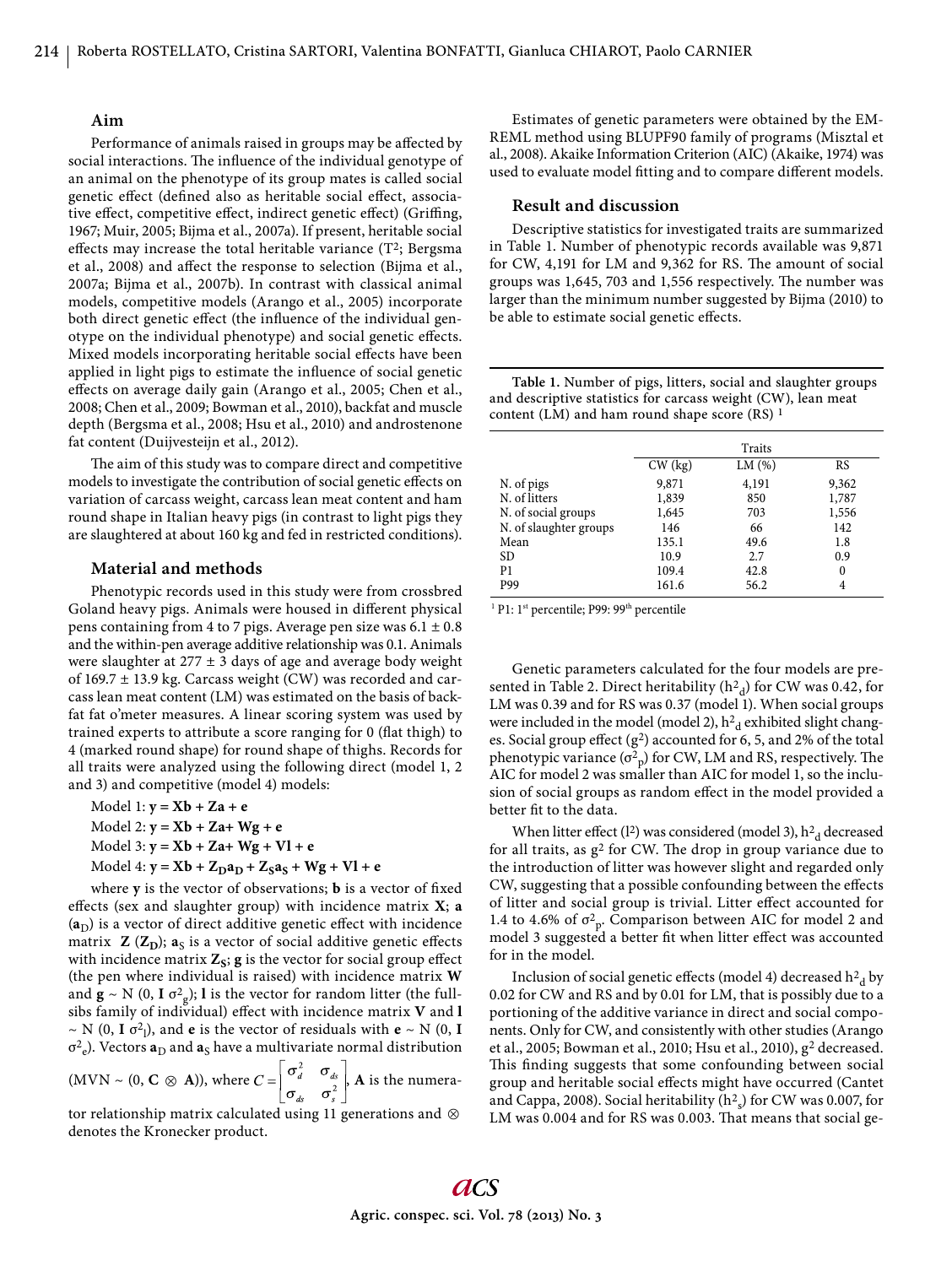| Table 2. Parameters estimates and Akaike Information Criterion (AIC) for the four models 1,2 |  |  |  |
|----------------------------------------------------------------------------------------------|--|--|--|
|----------------------------------------------------------------------------------------------|--|--|--|

|                | Traits                |                       |                       |                       |                       |                       |                       |          |            |                |                       |          |
|----------------|-----------------------|-----------------------|-----------------------|-----------------------|-----------------------|-----------------------|-----------------------|----------|------------|----------------|-----------------------|----------|
| Parameter      | Carcass weight (kg)   |                       |                       | Lean meat content (%) |                       |                       | Ham round shape score |          |            |                |                       |          |
|                | M1                    | M2                    | M3                    | M4                    | M1                    | M2                    | M <sub>3</sub>        | M4       | M1         | M <sub>2</sub> | M <sub>3</sub>        | M4       |
| $h^2_d$        | 0.42                  | 0.41                  | 0.36                  | 0.34                  | 0.39                  | 0.40                  | 0.34                  | 0.34     | 0.37       | 0.37           | 0.36                  | 0.34     |
| $h^2$          | $\sim$                | $\tilde{\phantom{a}}$ | $\tilde{\phantom{a}}$ | 0.007                 | $\sim$                | $\sim$                | $\tilde{\phantom{a}}$ | 0.004    | $\sim$     | $\sim$         | $\tilde{\phantom{a}}$ | 0.003    |
| T <sup>2</sup> | $\sim$                | $\tilde{\phantom{a}}$ | $\tilde{\phantom{a}}$ | 0.52                  | $\sim$                | $\tilde{}$            | $\tilde{\phantom{a}}$ | 0.22     | $\sim$     | $\sim$         | $\tilde{\phantom{a}}$ | 0.30     |
| $r_{ds}$       | $\sim$                | $\tilde{\phantom{a}}$ | $\tilde{\phantom{a}}$ | 0.004                 | $\tilde{\phantom{a}}$ | $\sim$                | $\tilde{\phantom{a}}$ | $-0.598$ | $\tilde{}$ | $\sim$         | $\tilde{\phantom{a}}$ | $-0.435$ |
| $g^2$          | $\tilde{\phantom{a}}$ | 0.06                  | 0.05                  | $\tilde{\phantom{a}}$ | 0.05                  | $\tilde{\phantom{a}}$ | 0.05                  | 0.06     | 0.02       | $\sim$         | 0.06                  | 0.03     |
|                | $\sim$                | $\tilde{\phantom{a}}$ | 0.05                  | $\tilde{\phantom{a}}$ | $\sim$                | $\tilde{\phantom{a}}$ | 0.04                  | 0.04     | $\sim$     | $\sim$         | 0.04                  | 0.02     |
| AIC            | 84,780                | 84,710                | 84,675                | 92,400                | 22,384                | 22,358                | 22,353                | 26,048   | 29,931     | 29,922         | 29,916                | 37,324   |

<sup>1</sup>M1: model 1 included the fixed effects of sex and slaughter group and direct genetic effect of animals; M2: model 2 included social group as random effect in addition to M1; M3: model 3 included litter as random effect in addition to M2; M4: model 4 included social genetic effects as random effect in addition to M3.  ${}^{2}\text{h}^{2}$  direct heritability =  $\sigma^{2}$  d  $\sigma^{2}$  b; h<sup>2</sup> s: social heritability =  $\sigma^{2}$  d  $\sigma^{2}$  p; T<sup>2</sup>: total heritable variance =  $\sigma^{2}$ <sub>TBV</sub>  $\sigma^{2}$  p;  $\sigma^{2}$  s group effect =  $\sigma^{2}$  d  $\sigma^{2}$  p; 1<sup>2</sup>: litt  $\sigma^2_{\rm\scriptscriptstyle TBV}$ : variance of total breeding value (sum of individual's direct breeding value and its social breeding value multiplied by number of group mates) ;  $\sigma^2_{\rm\scriptscriptstyle P}$ : phenotypic variance  $\sigma_p^2 = \sigma_d^2 + \sigma_e^2$  for M1,  $\sigma_p^2 = \sigma_d^2 + \sigma_e^2$  for M2,  $\sigma_p^2 = \sigma_d^2 + \sigma_g^2 + \sigma_1^2 + \sigma_e^2$  for M3,

 $\sigma_P^2 = \sigma_d^2 + (n-1)r[2 \sigma_{ds} + (n-2)\sigma_s^2] + (n-1) \sigma_s^2 + \sigma_g^2 + \sigma_1^2 + \sigma_e^2$  for M4, where  $\sigma_d^2$ : direct genetic variance,  $\sigma_{ds}$ : genetic covariance between direct and social effects,  $\sigma_s$ : social genetic variance,  $\sigma_s^2$ : social group variance,  $\sigma_1$ : litter variance,  $\sigma_c^2$ : residual variance, n: average group size, r: within pen average additive relationship; r<sub>ds</sub>: correlation coefficient between direct and social genetic effects =  $\sigma$  <sub>ds</sub> / ( $\sigma^2$  d  $\sigma^2$ ,)<sup>0.5</sup>. A tilde (  $\sim$  ) indicates that genetic parameter was not calculated.

netic effects accounted only for 0.3 to 0.7 % of  $\sigma_{\rm p}^2$ , negligible in terms of response to selection. It could be due to small average group size. The correlation between direct and social genetic effects was positive for CW, suggesting that individuals with positive direct effect for this trait exerted, on average, positive social effects on CW of their group mates. The total heritable variation (T<sup>2</sup>) therefore resulted greater than  $h^2$ <sub>d</sub>. In contrast, the correlation between direct and social genetic components was negative for LM and RS. Individuals with positive direct breeding value for LM and RS had on average negative social effects on the phenotype of their group mates. This heritable competition decreases the total heritable variation (Bijma et al., 2007a) and hence may decrease the response to selection for LM and RS. Comparison between AIC for direct models and the competitive model revealed that the model without social genetic effects provided the best fit to our data and seems preferable for the genetic evaluation of the investigated traits.

#### **Conclusions**

The contribution of social genetic effects to carcass weight, carcass lean meat content and ham round shape variation was investigated for the first time in heavy pigs. The social genetic variance estimated for all traits was small. The potential of LM and RS to respond to selection may be reduced as a consequence of the negative influence of animals with positive direct breeding value for these traits on phenotypes of their group mates. Model comparison revealed that the direct model including social group, litter and direct genetic effects in addition to sex and slaughter group as fixed effects gave a better fit to our data when compared to a competitive model. Since contribution of social genetic effects in heavy pigs might be different under other conditions (e.g. group size, average relatedness within social group or feeding strategy) further researches are recommended.

#### **References**

- Akaike H. (1974). A new look at the statistical model identification. IEEE Trans Autom Contr AC-19: 716-723
- Arango J., Misztal I., Tsuruta M., Culbertson M., Herring W. (2005). Estimation of variance components including competitive effects of large White growing gilts. J Anim Sci 83: 1241-1246
- Bergsma R., Kanis E., Knol E. F., Bijma P. (2008). The contribution of social effects to heritable variation in finishing traits of domestic pigs (*Sus scrofa*). Genetics 178: 1559-1570
- Bijma P., Muir W. M., Van Arendonk J. A. M. (2007a). Multilevel selection 1: quantitative genetics of inheritance and response to selection. Genetics 175: 277-288
- Bijma P., Muir W. M., Ellen E. D., Wolf J. B., Van Arendonk J. A. M. (2007b). Multilevel selection 2: Estimating the genetic parameters determining inheritance and response to selection. Genetics 175: 289-299
- Bijma P. (2010). Estimating indirect genetic effects: precision of estimates and optimum designs. Genetics 186: 1013-1028
- Bouwman A. C., Bergsma R., Duijvesteijn N., Bijma P. (2010). Maternal and social genetic effects on average daily gain of piglets from birth until weaning. J Anim Sci 88: 2883-2892
- Cantet R. J. C., Cappa E. P. (2008). On identifiability of (co)variance components in animal models with competition effects. J Anim Breed Genet 125: 371-381
- Chen C. Y., Kachman S.D., Johnson R. K., Newman S., Van Vleck L. D. (2008). Estimation of genetic parameters for average daily gain using models with competition effects. J Anim Sci 86: 2525-2530
- Chen C. Y., Johnson R. K., Newman S., Kachman S.D., Van Vleck L. D. (2009). Effects of social interactions on empirical response to selection for average daily gain of boars. J Anim Sci 87: 844-849
- Duijvesteijn N., Knol E. F., Bijma P. (2012). Direct and associative effects for androstenone and genetic correlations between backfat and growth in entire male pigs. J Anim Sci 90: 2465-2475
- Griffing B. (1967). Selection in reference to biological group. I. Individual and group selection applied to populations of unordered groups. Aust J Biol Sci 10: 127-139